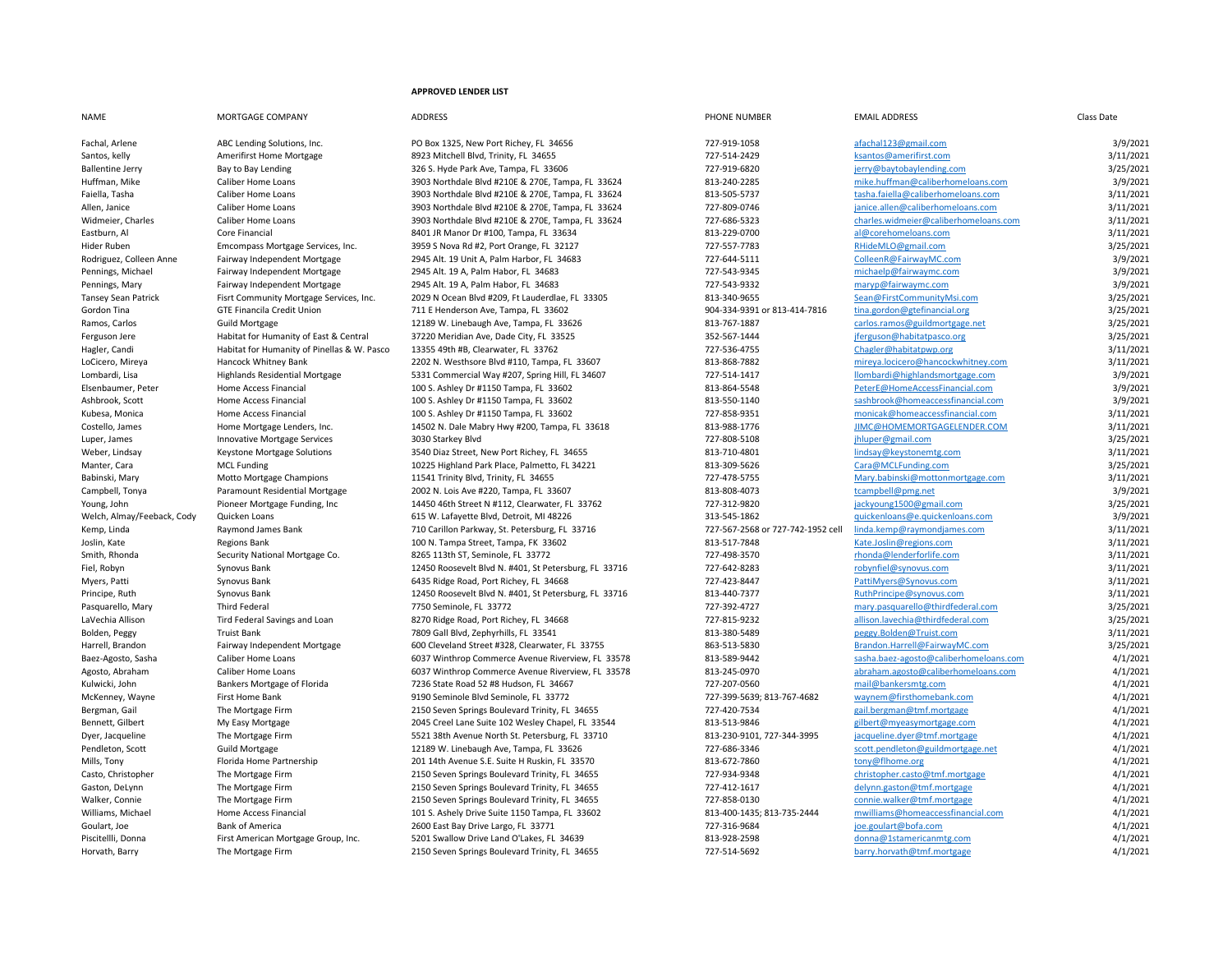| Swann, Roberta          | Landmark Mortgage of Tampa Bay Inc.                                                 | 2424 Enterprise Road #F Clearwater, FL 33763                  | 727-712-9200  | bobbi@landmarkmortgage.net            | 4/27/2021  |
|-------------------------|-------------------------------------------------------------------------------------|---------------------------------------------------------------|---------------|---------------------------------------|------------|
| Straubel, Brendin       | Caliber Home Loans                                                                  | 6037 Winthrop Commerce Avenue Riverview, FL 33578             | 813-728-7764  | brendin.straubel@caliberhomeloans.com | 4/27/2021  |
| Reid, Delores           | <b>First Choice Mortgage</b>                                                        | 4755 East Bay Drive Clearwater, FL 33764                      | 727-530-9404  | dee1stchoice@hotmail.com              | 4/27/2021  |
| Marron, Pamela          | <b>Innovative Mortgage Services</b>                                                 | 17717 Huntingbow Circle Suite #101 Lutz, FL 33558             | 727-534-3445  | pam.m.marron@gmail.com                | 3/25/2021  |
| Pawlek, Ellen           | Synergy One Lending                                                                 | 3131 Camino Del Rio N Suite 150 San Diego, CA 92108           | 239-237-7155  | epawlak@s1l.com                       | 5/14/2021  |
| Spitaleri, Dottie       | DDA Mortgage Inc                                                                    | 11701 S. Belcher Road Suite 101A Largo, FL 33773              | 727-543-1753  | dottie@ddamortgage.com                | 5/16/2021  |
| Farrow, Angela          | NEXA Mortgage, LLC                                                                  | 3100 West Ray Road Suite #201 Chandler, AZ 85226              | 727-550-6614  | financewithangela@gmail.com           | 5/17/2021  |
| Diaz, Reinaldo          | <b>Highlands Residential Mortgage</b>                                               | 4100 W. Kennedy Blvd Suite #304 Tampa, FL 33609               | 813-940-3453  | reinaldo@highlandsmortgage.com        | 5/24/2021  |
| Insua, Correa           | Compass Mortgage LLC                                                                | 2015 South Florida Avenue Lakeland, FL 33803                  | 863-802-1242  | correa@compassmortgagellc.com         | 6/2/2021   |
| Menendez, Tom           | Midwest Mortgage Associates Coroporation DBA 14502 N Dale Mabry Hwy Tampa, FL 33618 |                                                               | 813-215-1592  | tom.menendez@tlclender.com            | 5/18/2021  |
| Williams, Ray           | <b>Amerifirst Home Mortgage</b>                                                     | 3030 N Rocky Point Drive Suite 230 Tampa, FL 33607            | 813-601-0845  | rwilliams@amerifirst.com              | 6/10/2021  |
| Valencia, Mark          | First Federal Bank of Florida                                                       | 2020 West Brandon Blvd SUITE 145 Brandon, FL 33511            | 727-282-5167  | valenciam@ffbf.com                    | 6/10/2021  |
| Plested, Steve          | ONBOARD 1 MORTGAGE                                                                  | 14502 N Dale Mabry Hwy Suite 132 Tampa, FL 33618              | 813-370-2141  | steve@onboard1mortgage.com            | 6/17/2021  |
|                         |                                                                                     |                                                               |               |                                       | 7/7/2021   |
| Stuart, Heather         | <b>Amerifirst Home Mortgage</b>                                                     | 5330 Spring Hill Drive Suite D Spring Hill, FL 34606          | 727-547-3397  | hstuart@amerifirst.com                |            |
| Davis, Chuck            | <b>Bank OZK</b>                                                                     | 2575 Ulmerton Road Clearwater, FL 33762                       | 813-713-4153  | chuck.davis@ozk.com                   | 7/7/2021   |
| Frant, Robert           | <b>Citrus Lending</b>                                                               | 1100 N Lyle Avenue Crystal River, FL 34429                    | 727-777-28020 | themortgagerx@aol.com                 | 7/9/2021   |
| Burek, Linda            | <b>First Choice Mortgage</b>                                                        | 4755 East Bay Drive Clearwater, FL 33764                      | 7257-460-9418 | lindab1stchoice@hotmail.com           | 7/17/2021  |
| McDonald, Vikki         | Cadence Bank                                                                        | 4890 W. Kennedy Blvd Tampa, FL 336069                         | 813-425-8215  | vikki.mcdonald@cadencebank.com        | 7/22/2021  |
| Mark, Kevin             | VanDyk Mortgage Corporation                                                         | 13577 Feather Sound Drive Clearwater, FL 33762                | 727-455-8207  | kmark@vandykmortgage.com              | 7/23/2021  |
| Pastorino, Jody         | Paramount Bank                                                                      | 3600 Galileo Drive #102 Trinity, FL 34655                     | 727-243-2109  | jpastorino@paramountbank.com          | 8/11/2021  |
| Dunn, Camyrn            | <b>Educate Mortgage</b>                                                             | 2700 ygnaeio Valley Road #255 Walnut Creek, CA                | 727-276-6088  | camryn@educatemortgage.com            | 8/13/2021  |
| Rau, Raymond            | Phoenix Loan Solutions, Inc.                                                        | 365 Interstate Boulevard Sarasota, FL 34240                   | 727-512-0497  | r. rau@applyphoenix.com               | 8/16/2021  |
| Avila, Humberto         | <b>Highlands Residential Mortgage</b>                                               | 4100 W Kennedy Blvd Suite #304 Tampa, FL 33609                | 813-701-0891  | havila@highlandsmortgage.com          | 8/19/2021  |
| Maddex, Brett D.        | Amerifirst Financial Corporation                                                    | 3030 North Rocky Pointe Drive West Suite #250 Tampa, FL 33607 | 704-931-8076  | brettm@amerifirst.com                 | 11/8/2021  |
| Copeland, Kasie         | American Mortgage Svc Co                                                            | 11503 Springfield Pike Cincinnati, OH 45246                   | 813-692-9159  | kasie.copeland@americanmortgage.com   | 11/5/2021  |
| Thompson, Janelle       | American Mortgage Svc Co                                                            | 11503 Springfield Pike Cincinnati, OH 45246                   | 513-589-3360  | janelle.thompson@americanmortgage.com | 11/5/2021  |
| Saenz, Dalila           | <b>Regions Bank</b>                                                                 |                                                               | 813-590-8511  | dalila.saenz@regions.com              | 11/10/2021 |
| Ennis, Megan            | Citrus Lending Inc                                                                  | 1100 N Lyle Avenue Crystal River, FL 34429                    | 352-613-3051  | megan@citruslending.com               | 11/18/2021 |
| Bonner, Patti           | <b>Bank of America</b>                                                              | 1933 E. Hillsborough Avenue Tampa, FL 33610                   | 813-694-5175  | patti.bonner@bofa.com                 | 1/5/2022   |
| Sardone, Diane          | Loan Depot                                                                          | 3903 Northdale Blvd #140W Tampa, fl 33624                     | 727-418-5201  | dsardone@loandepot.com                | 1/12/2022  |
| Braden, Elizabeth Betsy | Loan Depot                                                                          | 3903 Northdale Blvd #140W Tampa, fl 33624                     | 813-523-4856  | bbraden@loandepot.com                 | 1/3/2022   |
| Turner, Ashely          | Raymond James Bank                                                                  | 710 Carillon Parkway, St. Petersburg, FL 33716                | 727-567-1901  | ashley.turner@raymondjames.com        | 1/24/2022  |
| Yomitanzan, Marilynn    | Principal Eagle Bank                                                                | 6322 Ridge Road Port Richey, FL 34668                         | 813-393-9535  | my@principaleagle.com                 | 1/25/2022  |
| Diaz, Madeline          | <b>Truist Bank</b>                                                                  | 1525 Rickenbacker Drive Sun City Center, FL 33573             | 813-922-7019  | madeline.diaz@truist.com              | 2/17/2022  |
| Murphy, Sarah           | Phoenix Loan Solutions, Inc.                                                        | 365 Interstate Boulevard Sarasota, FL 34240                   | 941-605-0188  | s.murphy@applyphoenix.com             | 2/18/2022  |
| Cancel, Jeff            | <b>Bank of America</b>                                                              | 33451 US HWY 19 N Palm Harbor, FL 34684                       | 727-409-6766  | jeff.cancel@bofa.com                  | 2/25/2022  |
| Jimenez, Roberto        | First Home Bank                                                                     | 2520 Countryside Boulevard Clearwater, FL 33763               | 718-877-3526  | roberto@firsthomebank.com             | 3/1/2022   |
| Henshaw, Cassady        | VanDyk Mortgage Corporation                                                         | 3502 Henderson Boulevard Suite 300 Tampa, FL 33609            | 813-545-3149  | chenshaw@vandymortgage.com            | 3/9/2022   |
| Parry, Anna             | VanDyk Mortgage                                                                     | 13577 Feather Sound Drive Suite 100 Clearwater, FL 33762      | 813-833-3761  | aparry@vandykmortgage.com             | 3/18/2022  |
| Moore, Michelle         | <b>Guaranteed Rate</b>                                                              | 1408 Westshore Boulevard Tampa, FL 33617                      | 813-395-1077  | michelle.moore@rate.com               | 3/30/2022  |
| Maharaj, Sushilla       | SKM Mortgage LLC                                                                    | 101 Maroldr Dr. Temple Terrace, Fl. 33617                     | 813-463-2323  | sushilla@skmmortgage.com              | 3/31/2022  |
| Seever, Pamela          | Ohana Lending Group, LLC                                                            | 6905 Massachusetts Ave Unit B New Port Richey, 34653          | 727-223-1454  | pamela@ohanalg.com                    | 4/21/2022  |
| Cordero, Angel          | Fairway Independent Mortgage                                                        | 34619 State Rd. 54 Zephyrhills, FI 33541                      | 401-255-1797  | angel.cordero@fairwaymc.com           | 4/29/2022  |
| Leblanc, Tracy          | Fairway Independent Mortgage                                                        | 924 Alternate 19 Palm Harbor, Fl 34683                        | 603-568-7355  | tracy.leblanc@fairwaymc.com           | 4/29/2022  |
|                         |                                                                                     | 1135 Pasadena Ave S. Ste. 101 St. Petersburg, Fl. 33701       | 727-388-6022  | rford@icmloans.com                    | 5/23/2022  |
| Ford, Ryan              | Interim Capital Mortgage, LLC                                                       |                                                               | 813-294-9848  |                                       |            |
| Pettit, John            | Go Mortgage LLC                                                                     | 701 Harbour Post Dr. Tampa, Fl. 33602                         |               | Jpettit@gomortgage.com                | 6/27/2022  |
| Martin, Jason           | Go Mortgage LLC                                                                     | 701 Harbour Post Dr. Tampa, Fl. 33602                         | 813-310-7777  | jmartin@gomortgage.com                | 6/27/2022  |
|                         |                                                                                     | <b>APPROVED REALTOR LIST</b>                                  |               |                                       |            |
| NAME                    | Agency                                                                              | <b>ADDRESS</b>                                                | PHONE NUMBER  | <b>EMAIL ADDRESS</b>                  | Sign Date  |
|                         |                                                                                     |                                                               |               |                                       |            |
| Craig, Lori             | 360 Pinnacle Realty, Inc.                                                           |                                                               | 813-966-8099  | 360pinnacle@gmail.com                 | 3/23/2021  |
| Kimple, Kathleen        | <b>Action Pro Realty</b>                                                            |                                                               | 727-207-0742  | KathleenKimple@gmail.com              | 3/26/2021  |
| Gonzalez, George        | C21 Real Estate Champions                                                           |                                                               | 727-647-8884  | georgealexandergonzalez@gmail.com     | 3/11/2021  |
| Davis, Imani            | <b>Charles Rutenberg</b>                                                            |                                                               | 813-325-556   | realtorimanidavis@gmail.com           | 3/18/2021  |
| Gonzalez, Jasmin        | Coldwell Banker                                                                     |                                                               | 813-538-9160  | Jasmin.Gonzalez@cbrealty.com          | 3/23/2021  |
| Joy, Mary               | Coldwell Banker Pickett Fences Realty                                               |                                                               | 813-477-8223  | majoy64@gmail.com                     | 3/3/2021   |
| McKenzie, Telisha       | Coldwell Banker Pickett Fences Realty                                               |                                                               | 813-479-7761  | telisha@pickettfencesrealty.com       | 3/29/2021  |
| Weber, Elise            | Ecel Realty of Florida                                                              |                                                               | 727-418-9776  | elise@realtorelise.com                | 3/4/2021   |
|                         |                                                                                     |                                                               |               |                                       |            |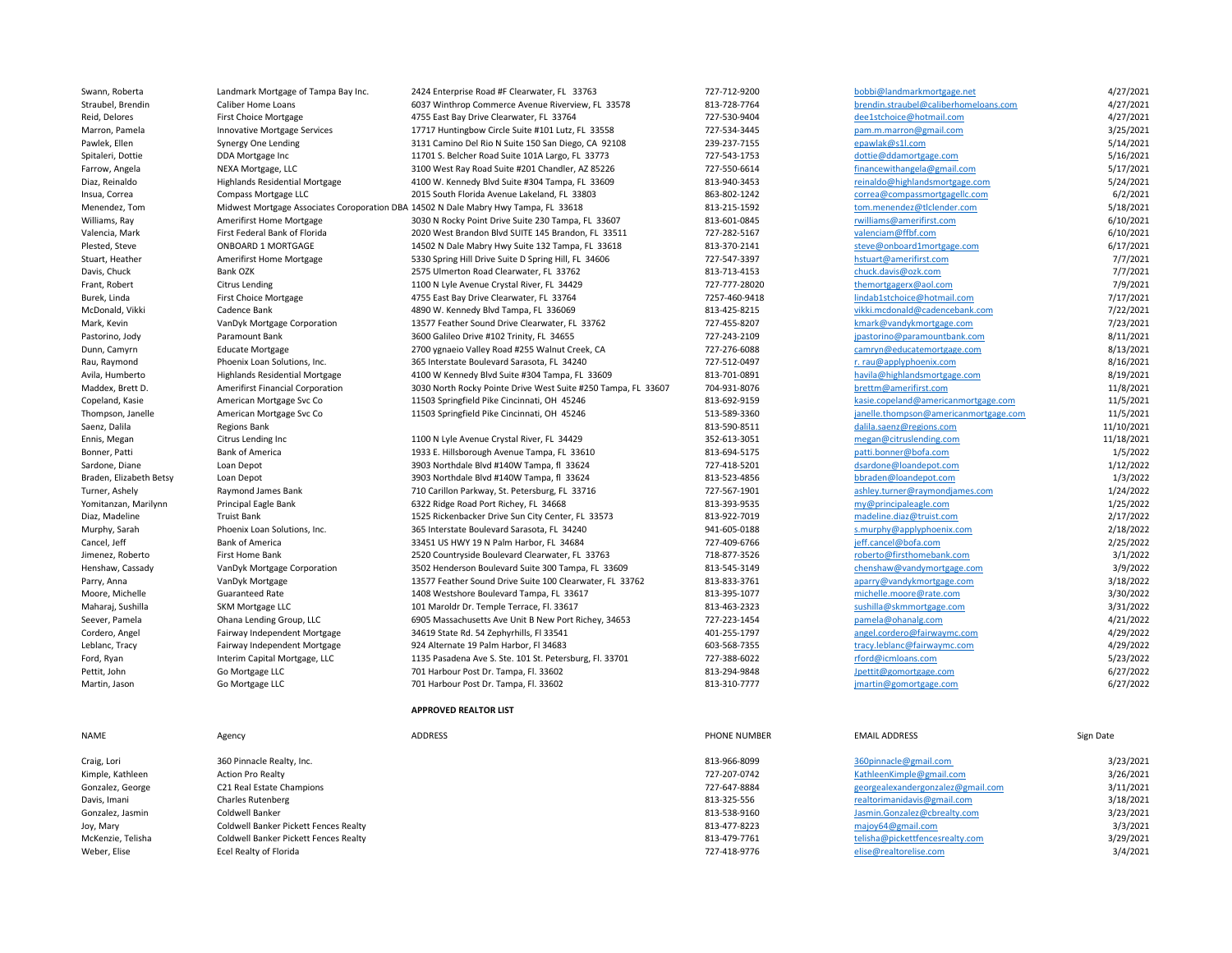Pearson, Susan Elite Brokers LLC **Registering the Control of the State State 813-312-6095** [suepsalesre@gmail.com](mailto:suepsalesre@gmail.com) 3/12/2021

De Leon, Del eXp Realty 813-454-6923 [teamdeleon1@gmail.com](mailto:teamdeleon1@gmail.com) 3/1/2021 Monti, Marci eXp Realty 727-247-3078 [soldhomestoday@gmail.com](mailto:soldhomestoday@gmail.com) 3/2/2021 Schmidt, Jessica Florida Luxury Realty 727-992-2018 [jessicaschmidtrealtor117@gmail.com](mailto:jessicaschmidtrealtor117@gmail.com) 3/18/2021 Avellan, Manuel Florida Luxury Realty 339-225-8909 [realestatemanuel@gmail.com](mailto:realestatemanuel@gmail.com) 3/28/2021 Vollstedt, Gianna Florida Luxury Realty 727-326-4195 [Gvollstedt79@gmail.com](mailto:Gvollstedt79@gmail.com) 3/29/2021 Bell, Carol Future Home Realty 727-692-6008 [carolbellrealtor@hotmail.com](mailto:carolbellrealtor@hotmail.com) 3/21/2021 Ruiz, Irma **Example 2008** Future Home Realty **Built Built Built and State Community** 813-586-0993 **[irmaruiz.realtor@gmail.com](mailto:irmaruiz.realtor@gmail.com) 3/1/2021** Kaurinovic-Medved, Ivana Future Home Realty **120/2021 127-902-4059 [ivana@ourtampabayhomes.com](mailto:ivana@ourtampabayhomes.com)** 3/10/2021 Medvid, Sean Future Home Realty 727-902-0987 https://www.facebook.com/induction-sean-@ourtampabayhomes.com 3/10/2021 Sheets, Darlene Future Home Realty 7217-409-7014 Darlene <u>[Darlene@WestFlaHomes.com](mailto:Darlene@WestFlaHomes.com)</u> 3/17/2021 31/17/2021 Oliva, Randys Gold Real Estate Solutions **Bandys** 3/5/2021 **rolling and Solutions** 813-446-6237 **rolling and Solutions** 3/5/2021 Richardson, Shanita Home Smart Realty 12/2021 and States and States and States and States and States and States and States and States and States and States and States and States and States and States and States and States Heselton, Charles La Rosa Realty The Elite, LLC 814/2021 enterprise and the State of the State of the State of the State of the State of the State of the State of the State of the State of the State of the State of the Sta Bell, Ursula ORCA Homes 321-287-6295 [Ursularealty@msn.com](mailto:Ursularealty@msn.com) 3/1/2021 Holback, Dan Sailwinds Realty 3/2/2021 and Sailwinds Realty 727-492-3123 [dan@danholback.com](mailto:dan@danholback.com) 3/2/2021 Rodden, Theresa SunCoast Group Realtors, LLC 727-514-9590 [theresa@sgrealtors.com](mailto:theresa@sgrealtors.com) 3/17/2021 Hayden, Shelly The Biltmere Group Int'l R/E 727-267-7255 [shelly.realtor4u@gmail.com](mailto:shelly.realtor4u@gmail.com) 3/17/2021 DeLuca, Nicholas Florida Luxury Realty 727-479-7773 [njdeluca23@yahoo.com](mailto:njdeluca23@yahoo.com) 3/29/2021 Cespedes, Ariel Keller Williams, Elite Partners 609-424-8701 [arielcespedes77@gmail.com](mailto:arielcespedes77@gmail.com) 4/5/2021 Merchant, Glendora Sky International Realty 6001 and the state of the state of the [sustainablehomeownership@gmail.com](mailto:sustainablehomeownership@gmail.com) 3/1/2021 3/1/2021 Miller, Catherine Microsofterine RE/MAX Sunset Realty 351/2021<br>Alfonso, Marlin and Berkshire Hathaway Homeservices Florida Properties Group and Archaeolth State and States and Archaeolth and States and Archaeolth and State Alfonso, Marlin **Berkshire Hathaway Homeservices Florida Properties Group** 813-695-1893 [malfonso@bhhsflpg.com](mailto:malfonso@bhhsflpg.com) and the extendion as a statement of the statement of the statement of the statement of the statement of the stat Jonas, Irene 2008. RE/MAX Advantage and the state of the state of the state of the state of the state of the state of the state of the state of the state of the state of the state of the state of the state of the state of Gibbons, Jamie RE/MAX Champions 813-325-3334 [jamieismyagent1@gmail.com](mailto:jamieismyagent1@gmail.com) 3/9/2021 Sanchez, Jeannette RE/MAX Champions and the Sanchez Sanchez (1990) and the Sanchez (1990) states are seen the Sanchez (1990) states and the Sanchez (1990) states are seen the Sanchez (1990) states are seen to the Sanchez ( Kuhn, Jennifer RE/MAX Champions and the state of the state of the state of the state of the state of the state of the state of the state of the state of the state of the state of the state of the state of the state of the Sanders, Jesse Sanders, Jesse Impact Realty Tampa Bay 81370221 and the Sanders of the Standersteam of the Standersteam of the Standersteam of the Standersteam of the Standersteam of the Standersteam of the Standersteam of Grimes Gonzalez, Katie and RE/MAX Champions and and the state of the state of the state of the state of the state of the state of the state of the state of the state of the state of the state of the state of the state of t Potts, Kelly SunCoast Group Realtors, LLC and the state of the state of the state of the state of the state of the state of the state of the state of the state of the state of the state of the state of the state of the sta Sanders, Kim Impact Realty Tampa Bay 727-773-6521 [jksandersteam@gmail.com](mailto:jksandersteam@gmail.com) 3/17/2021 Fennell, Kristy Sandpeak Realty 813-833-5307 [klfennell352@yahoo.com](mailto:klfennell352@yahoo.com) 3/18/2021 Thurber, Kristy RE/MAX Champions 904-271-1950 [kthurber24@hotmail.com](mailto:kthurber24@hotmail.com) 4/14/2021 Mastrodonato, Ron Sandpeak Realty 727-479-8230 [movemyrealty@gmail.com](mailto:movemyrealty@gmail.com) 3/18/2021 Liotine, Shawna RE/MAX Champions 813-407-8011 [sliotine@gmail.com](mailto:sliotine@gmail.com) 3/9/2021 Olandese, Steven RE/MAX Champions and the Alta Steven Area and the Steven Area and the Steveolandese extending the Steveolandese extending the Steveolandese extending the Alta Steveolandese extending the Alta Steveolandese Hackworth, Tamara RE/MAX Champions 29/2021 the Superior of the Superior of the Superior of the Superior of the Superior of the Superior of the Superior of the Superior of the Superior of the Superior of the Superior of the Wisneski, Tracy and RE/MAX Champions and the state of the state of the state of the state of the state of the state of the state of the state of the state of the state of the state of the state of the state of the state o Velazquez, Miguel Florida Luxury Realty 72021 Alta Luxury Realty 72021 Alta Luxury Realty 72021 Alta Luxury Realty 72021 Alta Luxury Realty 72021 Alta Luxury Realty 72021 Alta Luxury Realty 72021 Alta Luxury Realty 72021 A Ford, Shenille Southern Life Realty 72021 Alternative March 2021-481-6856 [shenilleford@gmaill.com](mailto:shenilleford@gmaill.com) 4/15/2021 4/15/2021 Corde, Joanna Reagan Realty LLC 727 643 7251 [joanna.corde@1stclassagents.com](mailto:joanna.corde@1stclassagents.com) 4/16/2021 Lucco, Connie Remax-Sunset Realty 727-379-2377 [connielynnlucco@gmail.com](mailto:connielynnlucco@gmail.com) 4/14/2021 Beeker-Zena, Evelyn People's Trust Realty **352-442-2757** ezena@tampabay.rr.com; ezena826@gmail.com 4/14/2021 Garcia, Faith Russell Adams Realty, Inc 813-503-6610 [faithgarciarealtor@gmail.com](mailto:faithgarciarealtor@gmail.com) 4/14/2021 Rodriguez, Kathy **Florida's Best Homes Realty, LLC** 604 and the state of the control of the control of the control of the control of the control of the control of the control 4/14/2021 Buck, April Future Home Realty 727-442-8485 [aprilbuck8485@gmail.com](mailto:aprilbuck8485@gmail.com) 4/15/2021 Liddell, Madelyn eXp Realty, LLC (4/14/2021<br>
Whitehead, Sigrid Berkshire Hathaway Homeservices Florida Properties Group and the state of the state of the state of the content of the state of the state of the switehead of t Whitehead, Sigrid Berkshire Hathaway Homeservices Florida Properties Group 727-359-6253 [switehead@bhhsflpg.com](mailto:switehead@bhhsflpg.com) 4/14/2021 Fauber, Anne Meller Williams South Tampa 813-298-4071 [annefauber@kw.com](mailto:annefauber@kw.com) annefauber@kw.com 4/14/2021 annefauber@kw.com 4/14/2021 Olds, Carol BHHS Florida Properties Group 64/14/2021 Colds and Taxable 11/2021 Colds@bhhsflpg.com and the BHHS Florida Properties Group Limestahl, Elizabeth RE/MAX Marketing Specialists 440-447-8966 [elimestahl@gmail.com](mailto:elimestahl@gmail.com) 4/14/2021 Reyes-Todd, Esther Future Home Realty, Inc and the Music of the State of the State of the State of the State of the State of the State of the State of the State of the State of the State of the State of the State of the St Arnold, Janet **Example 2021** Future Home Realty **813-586-4439** [planonmoving@gmail.com](mailto:planonmoving@gmail.com) **813-586-4439** planonmoving@gmail.com **4/16/2021** Panetta, Joseph Joseph V. Panetta Realtor and the Music Panetta Realtor 727-858-0634 [joeselzfla@gmail.com](mailto:joeselzfla@gmail.com) and the Joseph Joseph V. Panetta Realtor Fulghum, Scott Charles Rutenberg Realty, Inc 813-293-6575 [SLFulghum@gmail.com](mailto:SLFulghum@gmail.com) 4/14/2021 Seddon, Lorraine Future Home Realty 727-409-2301 [lseddon13@gmail.com](mailto:lseddon13@gmail.com) 4/15/2021 Doell, Randall **Berkshire Hathaway Homeservices Florida Properties Group** 352-467-1171 [randan1010@gmail.com](mailto:randan1010@gmail.com) 4/14/2021 Amato, Roxanne Future Home Realty 727-420-3437 [rox.amato@gmail.com](mailto:rox.amato@gmail.com) 4/16/2021 Stepanek, Sandra JLS Investment Realty 813-758-0906 [sanoystepanek@yahoo.com](mailto:sanoystepanek@yahoo.com) 4/15/2021 Ballentine, Terry Terry Ballentine and the Terry Terry Ballentine of the Terry Terry Ballentine of the State of the Terry Terry Terry Ballentine and the State of the Terry Terry Terry Terry Terry Terry Terry Terry Terry Te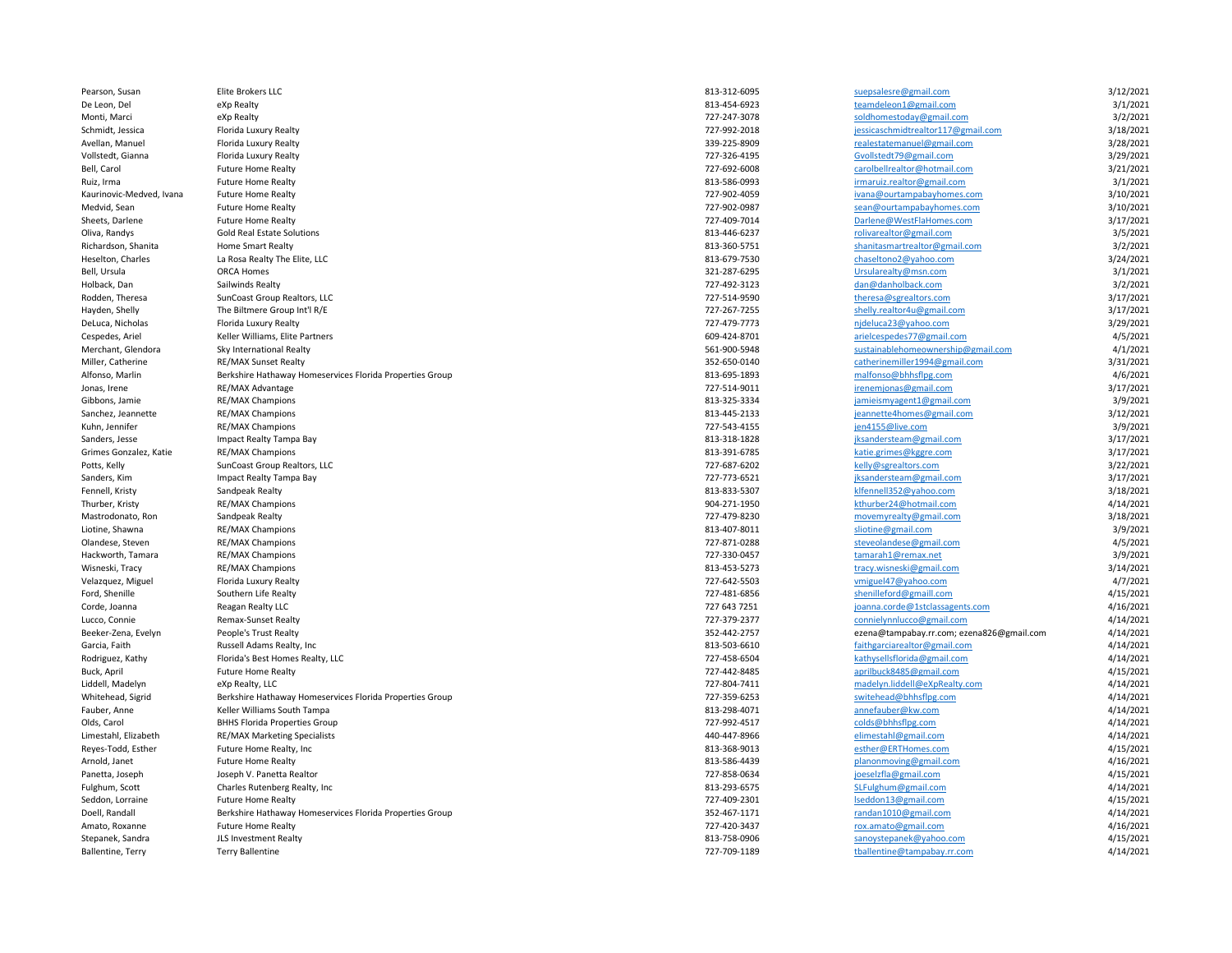| Stevens, Wendy           | Florida Luxury Realty, Inc.                                      | 561-3001-4000 | wendylee6661@gmail.com                         | 4/15/2021  |
|--------------------------|------------------------------------------------------------------|---------------|------------------------------------------------|------------|
| McCulloch, Gena          | <b>Coldwell Banker Realty</b>                                    | 727-753-8731  | gena.mcculloch@floridamoves.com                | 4/15/2021  |
| Mothershead, Kelly       | Keller Williams                                                  | 813-843-2354  | kmothershead@kw.com                            | 4/20/2021  |
| White, Sue               | Berkshire Hathaway Homeservices Florida Properties Group         | 609-287-7939  | swhite@bhhsflpg.com                            | 4/15/2021  |
| Moore, Tracy             | Florida Home Realty Group, LLC                                   | 727-457-4481  | tracymooreunlockadoor@gmail.com                | 4/14/2021  |
| Hudson, Dyan             | Sandpeak Realty                                                  | 727-967-4068  | dyan@sandpeakrealty.com                        | 5/1/2021   |
| Carson, Kyle             | <b>RE/MAX Capital Realty</b>                                     | 813-480-7183  | kylecarson@remax.net                           | 4/28/2021  |
| Volkle, Mark             | RE/MAX Champions                                                 | 352-279-5439  | homesbymarcusfla@gmail.com                     | 4/27/2021  |
| Humphrey, Erin           | Coastal Properties Group, Inc.                                   | 727-422-7120  | ehumprehyrealtor@gmail.com                     | 4/26/2021  |
| Curry, Tina Marie        | Realty One Group Advantage                                       | 813-551-2778  | dontworrycallcurry@gmail.com                   | 4/26/2021  |
| Shade, Patricia          | Coldwell Banker F. I. Grey & Sons Res. Inc.                      | 727-255-3413  | triciashade@gmail.com                          | 5/5/2021   |
| McKim, Julie             | Florida Luxury Realty                                            | 727-992-4371  | juliemckimhomes@gmail.com                      | 5/6/2021   |
| Finlay, Leeann           | Dennis Realty + Investment Corporation                           | 352-458-1119  | leannfinlay@gmail.com                          | 5/6/2021   |
| Beghtol, Mary Lou        | Florida Luxury Realty                                            | 727-846-2031  | mbeghtol@gmail.com                             | 5/7/2021   |
| Herrington, Amanda       | RE/MAX Champions                                                 | 727-514-6803  | amanda.herrington@remax.net                    | 5/12/2021  |
| White, Henri             | White Realty LLC                                                 | 813-575-2246  | henri.white@whiterealtyfl.com                  | 5/14/2021  |
| Barrett, Ashley          | Florida Luxury Realty                                            | 727-457-9933  | ashelybarrettrealtor@gmail.com                 | 5/14/2021  |
| Chiger, Jennifer         | <b>Biltmore Group</b>                                            | 727-207-8740  | jlchiger@gmail.com                             | 5/11/2021  |
| Grgic, Yeni              | Keller Williams Realty New Tampa                                 | 813-593-2036  | yeni.grgic@icloud.com                          | 5/19/2021  |
| Elliot, Peggy            | <b>Future Home Realty</b>                                        | 727-271-0600  | peggy@pascosells.com                           | 5/24/2021  |
| Driver, Guy              | <b>Future Home Realty</b>                                        | 813-992-9970  | guykdriver@gmail.com                           | 6/3/2021   |
| Jolis, Melissa           | <b>BHHS Florida Properties Group</b>                             | 727-455-8595  | mjolis@bhhsflpg.com                            | 6/11/2021  |
| Hector, Yadira           | Florida Luxury Realty                                            | 727-364-3423  | yadira.hector@yahoo.com                        | 6/21/2021  |
| Krlin, Tracy             | <b>Charles Rutenberg Realty</b>                                  | 727-504-5823  | tracykrlin@gmail.com                           | 6/24/2021  |
| Thornton, Kamila         |                                                                  | 727-409-0377  |                                                | 7/7/2021   |
|                          | Charles Rutenberg Realty, Inc.<br>Charles Rutenberg Realty, Inc. | 727-365-5256  | kamlaflorida@gmail.com<br>lindatbone@gmail.com | 7/12/2021  |
| Bone, Linda              |                                                                  |               |                                                |            |
| Moore, Tanjanikka        | People's Choice Realty Services, LLC                             | 352 424 4443  | tanjanikka.moore1@gmail.com                    | 7/13/2021  |
| Kelly, Terry             | RE/MAX Champions                                                 | 205-835-5143  | terry.kelly@remax.net                          | 7/19/2021  |
| Mercado, Ana             | eXp Realty                                                       | 727-858-1004  | amercado@myagaperealtor.com                    | 7/20/2021  |
| Feliciano, Sughy         | Palm Realty and Associates                                       | 908-494-1385  | sughyfeliciano@gmail.com                       | 7/20/2021  |
| Pawlowski, Rachele       | <b>Future Home Realty</b>                                        | 813-363-7654  | rachelepawlowski@gmail.com                     | 7/20/2021  |
| Conologue, Colby         | <b>Keller Williams Realty</b>                                    | 727-460-8551  | colbysellshomes@kw.com                         | 7/26/2021  |
| Conologue, Carol         | <b>Keller Williams Realty</b>                                    | 727-403-7834  | colbysellshomes@kw.com                         | 7/26/2021  |
| Marshall, Shelia         | <b>Future Home Realty</b>                                        | 813-765-3557  | shelia marshall@verizon.net                    | 7/28/2021  |
| Innocenzi, Chuck         | Orange Blossom Realty Inc                                        | 727-243-3964  | chuck@orangeblossomrealty.com                  | 8/5/2021   |
| Guynn, Stephanie         | HomeXpress Realty, Inc                                           | 813-323-5348  | stephanieguynnrealty@gmail.com                 | 8/16/2021  |
| Novenson, Marcus         | Hendrik Marie Real Estate Services                               | 727-992-3768  | novebuys@yahoo.com                             | 8/16/2021  |
| Vaz, Sherlene            | <b>Charles Rutenburg Realty</b>                                  | 954-540-8009  | svaz@bellsouth.net                             | 8/16/2021  |
| Mullen, Ken              | La Rosa Realty The Elite, LLC                                    | 813-278-9017  | ken.team23@gmail.com                           | 8/18/2021  |
| Spencer, Denise          | <b>Future Home Realty</b>                                        | 727-505-8635  | denisellshomesfla@yahoo.com                    | 8/23/2021  |
| Thao, Pang               | Compass Florida LLC                                              | 813-454-2566  | pangthao17@gmail.com                           | 8/27/2021  |
| Fuertes, Yvette          | Art of Realty Group                                              | 813-310-9462  | yvette@artofrealtygroup.com                    | 9/8/2021   |
| Rimes, Lindsay           | Keller Williams Realty                                           | 727 709 8547  | lindsayrimes@kw.com                            | 9/17/2021  |
| Mistretta, Joel          | ReMax Preferred                                                  | 727-420-0241  | jmistreettafla@gmail.com                       | 9/21/2021  |
| Krutz, Kristen           | ReMax                                                            | 727-809-7829  | kristenkrutz@remax.net                         | 9/19/2021  |
| Nelson, Ykinnea          | Keller Williams                                                  | 813-585-0088  | ykinnea.nelson@kw.com                          | 9/13/2021  |
| Taylor, Allison          | Berkshire Hathaway Homeservices Florida                          | 813 812 2498  | a66taylor@gmail.com                            | 10/5/2021  |
| Brownlee, DeVone         | Stofel & Associates Realty                                       | 727-220-7448  | devone@stofelrealestate.com                    | 10/6/2021  |
| Kenyon, Lillian Charlene | <b>Future Home Realty</b>                                        | 727-808-4097  | rckenyon24@gmail.com                           | 10/8/2021  |
| Ronecker, Denise         | Dalton Wade Realtor Group                                        | 813-424-0140  | deniseronecker@gmail.com                       | 10/12/2021 |
| Johnston, Brooke         | Dalton Wade Realtor Group                                        | 813-993-6987  | brookejohnston722@gmail.com                    | 10/12/2021 |
| Affetto, Jeanine         | <b>REMAX Sunset</b>                                              | 727-967-4487  | jeanine12679@gmail.com                         | 10/26/2021 |
| Ellis, Angela            | RE/MAZ Capital Realty                                            | 813-501-2815  | am-ellis@hotmail.com                           | 11/4/2021  |
| Roy, Deborah             | Century 21 Palm Realty                                           | 727-612-8757  | debroysells4u@aol.com                          | 11/9/2021  |
| Diaz, Johanna            | <b>ReMax Capital Realty</b>                                      | 813-522-2120  | johannadiazpro@gmail.com                       | 11/19/2021 |
| Bailey, Karen            | <b>Future Home Realty</b>                                        | 727-809-1324  | kbailey@buythefloridadream.com                 | 11/29/2021 |
| Bowen, Katherine         | <b>ReMax Action First</b>                                        | 727-656-4100  | kathyabowen@gmail.com                          | 11/5/2022  |
| Trenchard, Vicki         | Coldwell Banker                                                  | 727-326-8000  | victrenchard@gmail.com                         | 11/5/2022  |
| Hosko, Monika            | Century 21 Palm Realty                                           | 727-992-8591  | send4monika@yahoo.com                          | 1/24/2022  |
| Owens, Nosa              | <b>Archer Realt Solutions</b>                                    | 813-294-5510  | nosasellz@gmail.com                            | 1/25/2022  |
|                          |                                                                  |               |                                                |            |